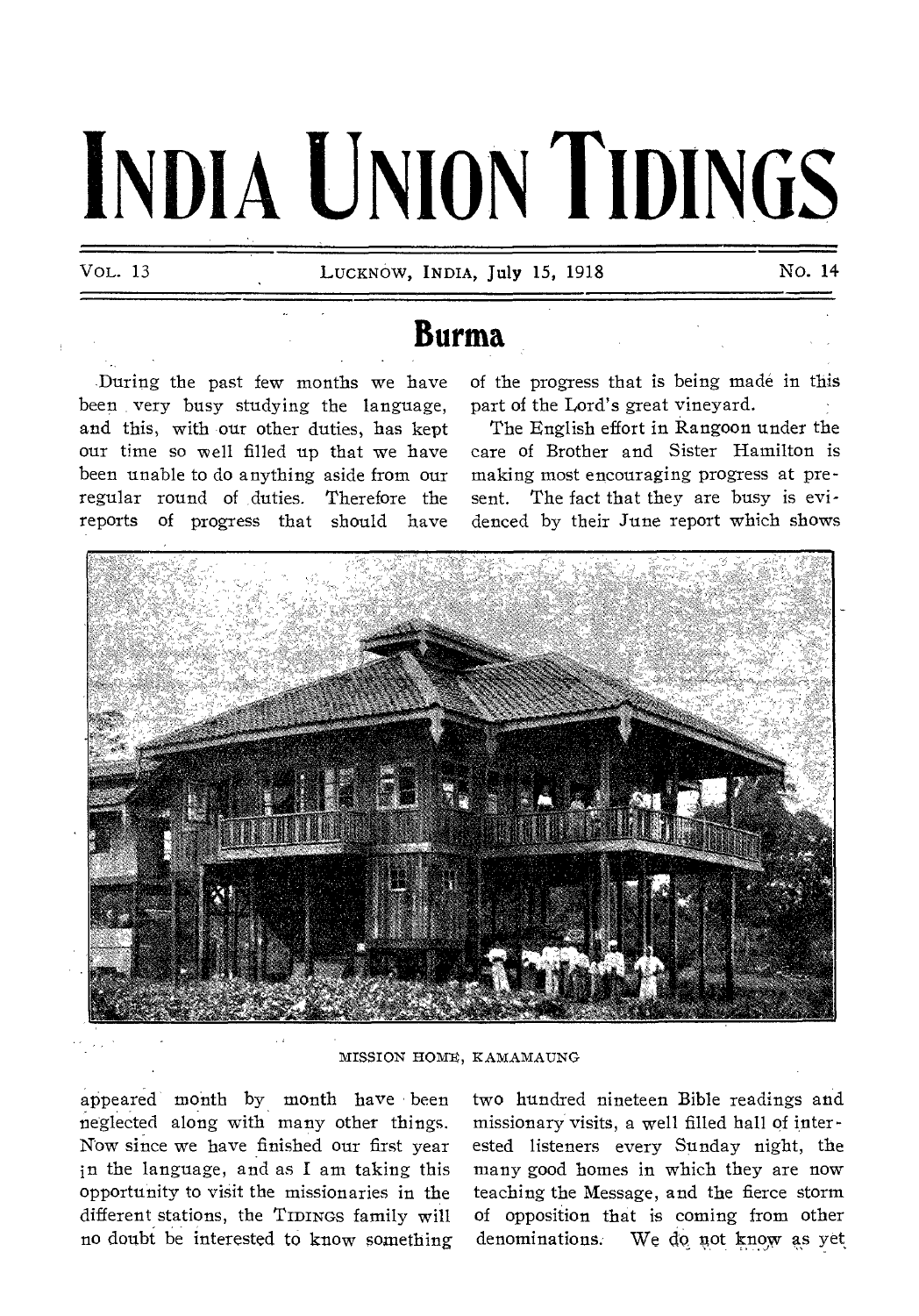what the outcome will be, but surely there is a greater interest among the people of Rangoon than for years in the past, and we look forward with confidence, and believe that God is going, to add, to our church in Rangoon some precious souls, such as will be saved in His kingdom. A new missionary spirit is also taking hold of some of the old members, and the Lord is opening the way before them so that they are finding many opportunities of giving to their friends and neighbours a knowledge of His soon coming.

June 19th, after spending two days and nights on train and boat, it was my privilege to spend a very pleasant day visiting our Karen station on the Salwin. In addition to what is being done by the dispensary, Brother Hare with the help of Peter, one of our Karen boys from the Meiktila school, is trying to open a small mission school for the benefit of the children from the surrounding villages, and in this way they hope not only to save the. boys and girls, but to gain an opening to the homes and hearts of the parents... This experiment so far has not proved all that had been hoped, yet the school is started and everything, possible is being done to make it a success. Brother Hare is quite firm in his opinion that the greatest enemy to our work and this Message in that heathen jungle is the "Devil in the form of ignorance." This being true, it is going to take much seed-sowing, and many months of patient toil, supported by strong faith in God, before we can hope to see any great results. There are indeed some encouraging features of the work at this sta tion. The 'transforming power of God is manifest in some hearts, and when, we see the progress that is being made in real Christian living we take courage and praise God that there is power in His grace to touch a respondent chord, even in a heathen heart. May we not have the united prayers Of the entire TIDINGS family that God may

bless those who are stationed in this dark corner of the earth, and that He may make this station a guide-post that will point some souls of this poor down-trodden race to the Lamb of God that taketh away the sin of the world.

On the return trip the three hours wait "for the train in Moulmein afforded opportunity to visit Ma Baby, our only representative in this city. She was baptized about one year ago, and, now we rejoice with her that her husband has learned to love the truth and has expresed his desire to unite with the church. We will arrange as soon as possible to give him further instruction preparatory for the rite of baptism.

We are glad to report that our literature has started on the upward climb again. Brother Garrott is now giving his entire time to this, when not busy training and helping some young men who are getting started. He is out in the field going from village to village and- sending in,long lists of subscriptions, many of which are three years' subscriptions to our Burmese magazine. A good work has been done in the past with this paper, and from the fact that the subscription list, since starting on the upward swing three months ago, has been changed from less than two hundred to more than two thousand, there is no reason why we should not believe that even more is going to be done in the near future. This includes a number of lot orders from our brethren and sisters throughout Burma to use in their missionary work this year. We have just received word that we are now permitted to continue the translating of the new book "Heralds of the King." For this we are very thankful and shall lose no time in getting the manuscript ready for the printers. A real book will add dignity to our literature work, and we are sure that we will not have so much trouble in getting our men to stay in the field. There are other things of interest which must be told later. C. F. LOWRY.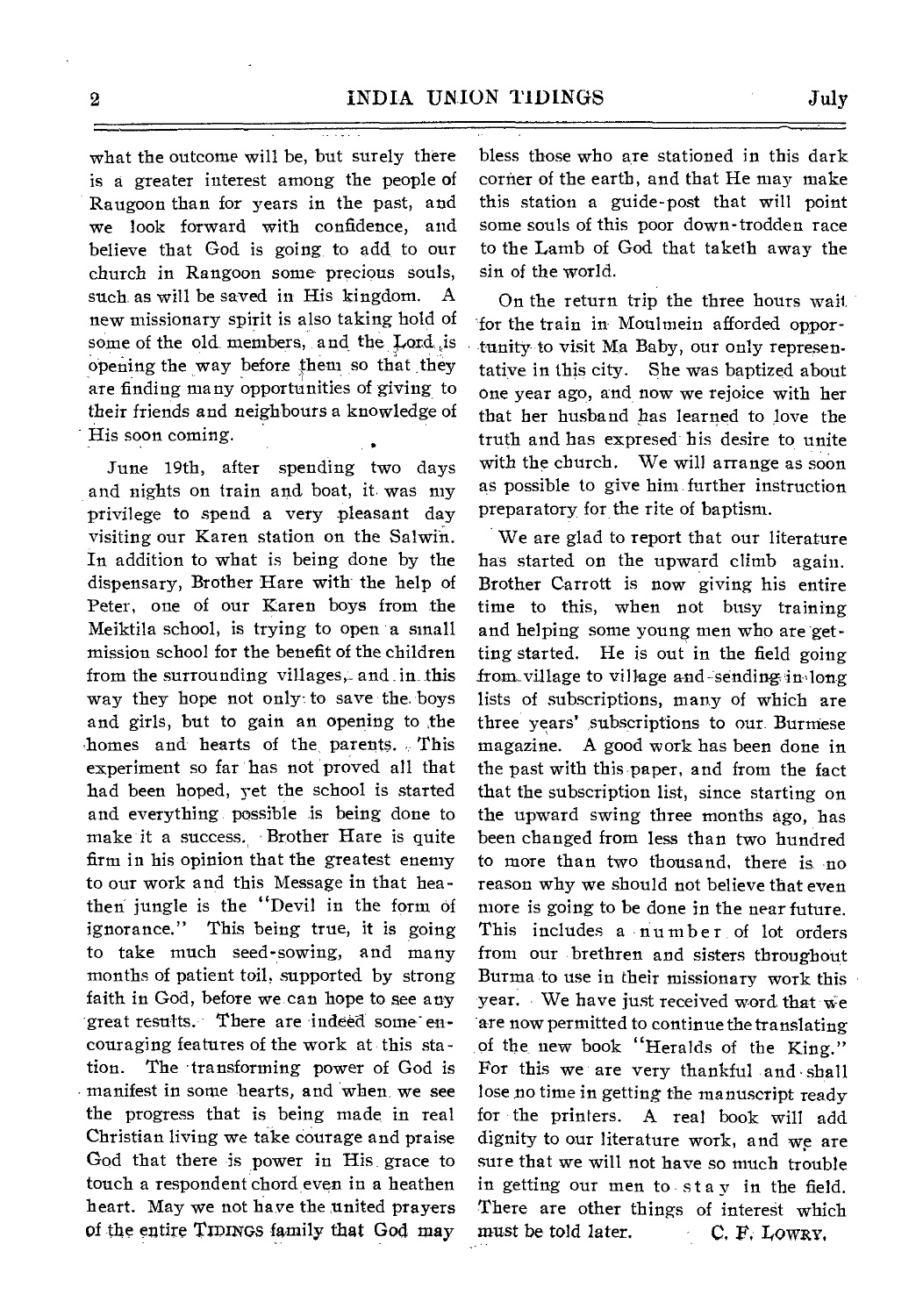## **Myanaung, Burma**

A year has now gone by since we came to Myanaung. In reviewing the past year, we can see many things undone that should have been done, and some things done that might better have been left undone. While there is nothing striking to'report, we feel happy over the progress that has been made, and thinking perhaps it will be of interest to the TIDINGS family, I am writing about our situation.

Myanaung is on the Irrawaddi about half way between Prome and Henzada, with a daily ferry steamer each way, two express and one cargo steamers a week each way, also a daily train to and from Henzada. It had just under 10,000 inhabitants when the last count was taken, most of whom are Burmese, with the usual sprinkling of Chinese, Indian traders, money lenders, and coolies. Aside from ourselves, there is one other. European family in the town.

There seemed to be an interest among some of the official Burmese before we came, and this was one of the reasons for coming, but this supposed interest was without foundation. However, we began giving Bible studies and holding some public meetings in our house. At the first baptism three Burmese received the rite. As a result of the stand of these we were invited to visit the Karen section which begins about ten miles below here on the railway. A man who had been manager of one of the Karen village schools, stepped out with his wife after a thorough course of studies, and the two of them were the next baptized. As a result of their stand and the interest aroused by it we have been privileged to visit and preach in a dozen or fifteen villages near there. Five more, including this couple's eldest daughter, are to be baptized soon when we are expecting a visit from Pastor Lowry. This will make ten—five Burmese and five Karens. There are several others who are very much interested and are studying, but do not understand enough yet to bring them to a definite decision.

We follow the plan of spending two or three days in each village and coming again as often as we can make the rounds. As we stay right with the people, and eat their food (that which we can), it does riot weary them or take them from their' work like a longer stay would. Now that the rains are on, it will be very hard to get to most of the villages as there are no roads, and while there is too much water and mud to wade there is not enough to use a boat for any distance. There are several villages where we have been invited to come, but have not yet had the time.

Being away in the villages so much with U Chit Hla, the Burman worker here, Mrs. .Beckner 'has been left, more or less alone, except. at the times when she has gone with us to the villages. However she has found plenty to keep her busy, and in spite of a good Government Hospital, has done quite a bit of medical work.

We have many reasons to thank God for His blessings. One thing I feel especially thankful for is the willingness of those who have been baptized to give money, time, and effort to tell others the "good news." U Chit Hla is away at present, but tomorrow I am starting for one of the villages where there is an interest; the baptized Karen man will meet me on the way and go with me to help. This man has gone with us on our tours whenever he-could get the time, and is certainly a zealous worker for Christ.- When they sold their *paddy* and got rid of the pigs, they were so careful about being sure they were paying the correct tithe.

We feel to thank God for His blessing during the year that has gone by, but we hope for greater blessings in the year to come. R. A. BECKNER.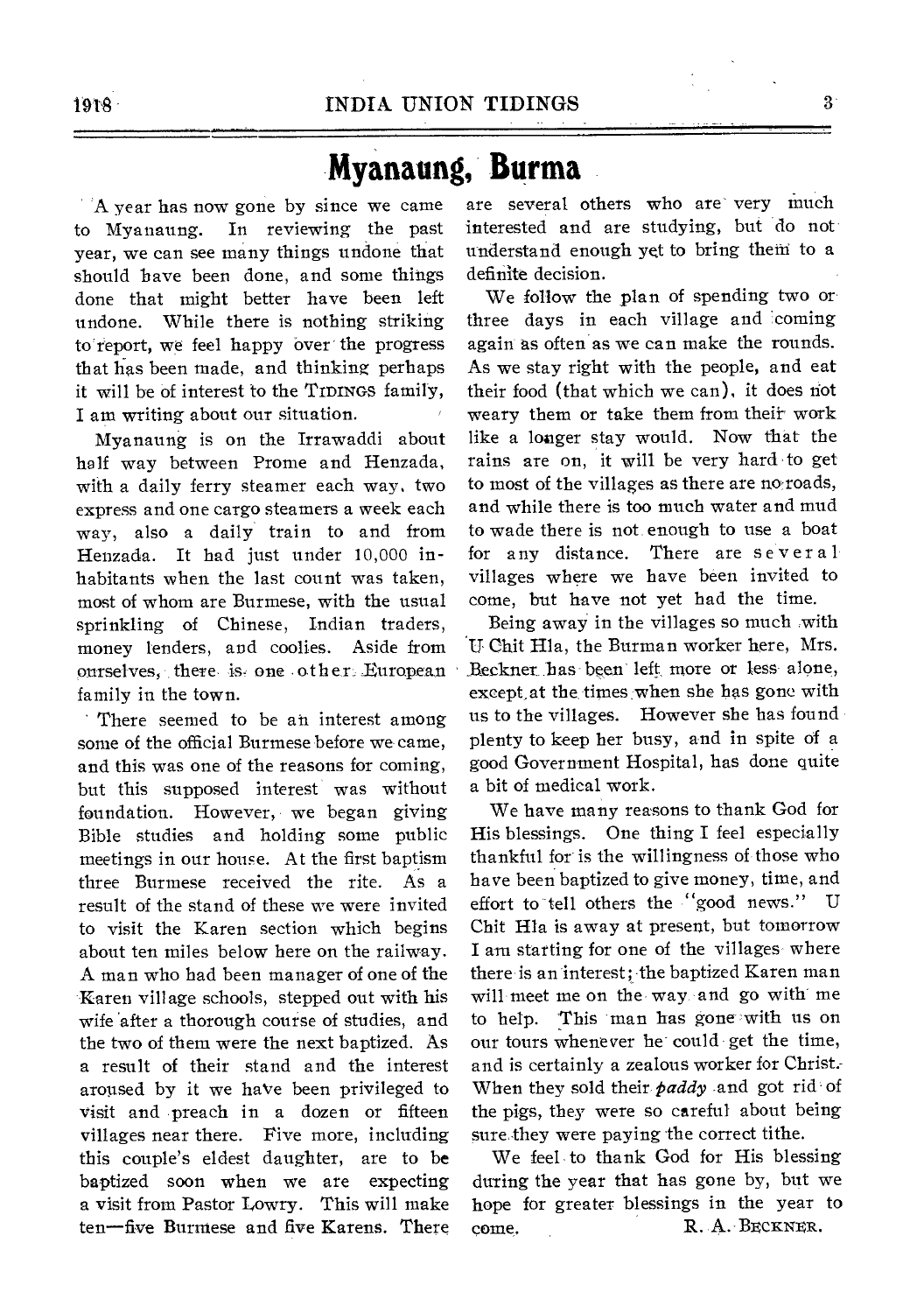## **A Leaf from, Satan's Diary**

(We are- not able to vouch for the authenticity of this remarkable Ms. butjudging by the contents we have no hesitation in assigning the above title. The missionary who gave it to us has reason to believe it is true, however.—Ed.)

Å.

 $\Gamma$ . Second day of the 5990th year of My Rule on Earth;

"European War progressing well. Agents at the various capitals report everything favourable for at least another year Of unsurpassed bloodshed. Nothing much to worry about today except these meddling, nefarious missionaries. They seem to be at it harder then ever. Their confederates also in. America, England and Australia show renewed activity in collecting funds, but probably another year of the war will put an effectual stop to this.

• "10 A. M. Got rather worried after hearing reports from different countries. Despatched messengers for a council of all my continental sub-chiefs at 12 M.

' "1 P. M: Council just closed. All seemed to think the situation dangerous regarding my enemies; the missionaries.  $\Gamma$ called for expressions as to the best means of combating this heresy.

 $\sim$  "England, America, Australia and some other countries reported our plans going excellently in the Christian churches. Many of the members had been called into the armies, and those who were left were mostly taken up with war work, amusements, narcotics, or one of my new forms of Spiritualism.

"Regarding the missionaries, my council voted,<br> $\frac{u_1}{1}$ 

That we encourage all possible quarrels and misunderstandings between individual missionaries, as results have not been encouraging enough previously.

"2. That we get them so discouraged by ill health, debt, grouches against those in authority; or quarrels with the others,

that they will not want to return to the country after their furlough.

"3. That we encourage race prejudice on every possible occasion between every class.

"4. That we get all we can to disregard the rules of health so they will have to return home.

"5. That we redouble our efforts with all those for whom they pretend to be working, such as converts and especially prospective converts.

"6. That their officers and leaders be entangled in my business, and get them to using my political methods in their work; keep them from studying their Bibles or praying to their God; get them ill-tempered with those under their direction; and encourage them to override all opposition to their plans after they are under my control.  $\mathcal{L}_{\mathrm{eff}}$  $\mathbf{r}$  $\mathcal{L}_{\mathrm{c}}$  ,  $\mathcal{L}_{\mathrm{c}}$  ,  $\mathcal{L}_{\mathrm{c}}$ 

"I gave definite command that these plans be put into operation at once, as I know from past experience I may expect results. If I can get those Advents I will be particularly satisfied, for they are all the time talking about the second coming of my enemy.

"9 P. M. C. just reports from India that the 'heat conditions being favourable, he had-about 100 missionaries at loggerheads before night, and two of them shaking their fists at each other on a committee meeting. Ha! Ha! Going some! I'll get the lot yet, even if I am not allowed to kill. the wretches.

"12 P. M. Word just in from China, Africa and the islands, shows that my plans are working - beautifully. I am getting their pace all right. I *shall* win out yet. Now for an hour's sleep."

He only is rich who owns the day; and no one owns the day who allows 'it to be invaded with worry, fret and anxiety.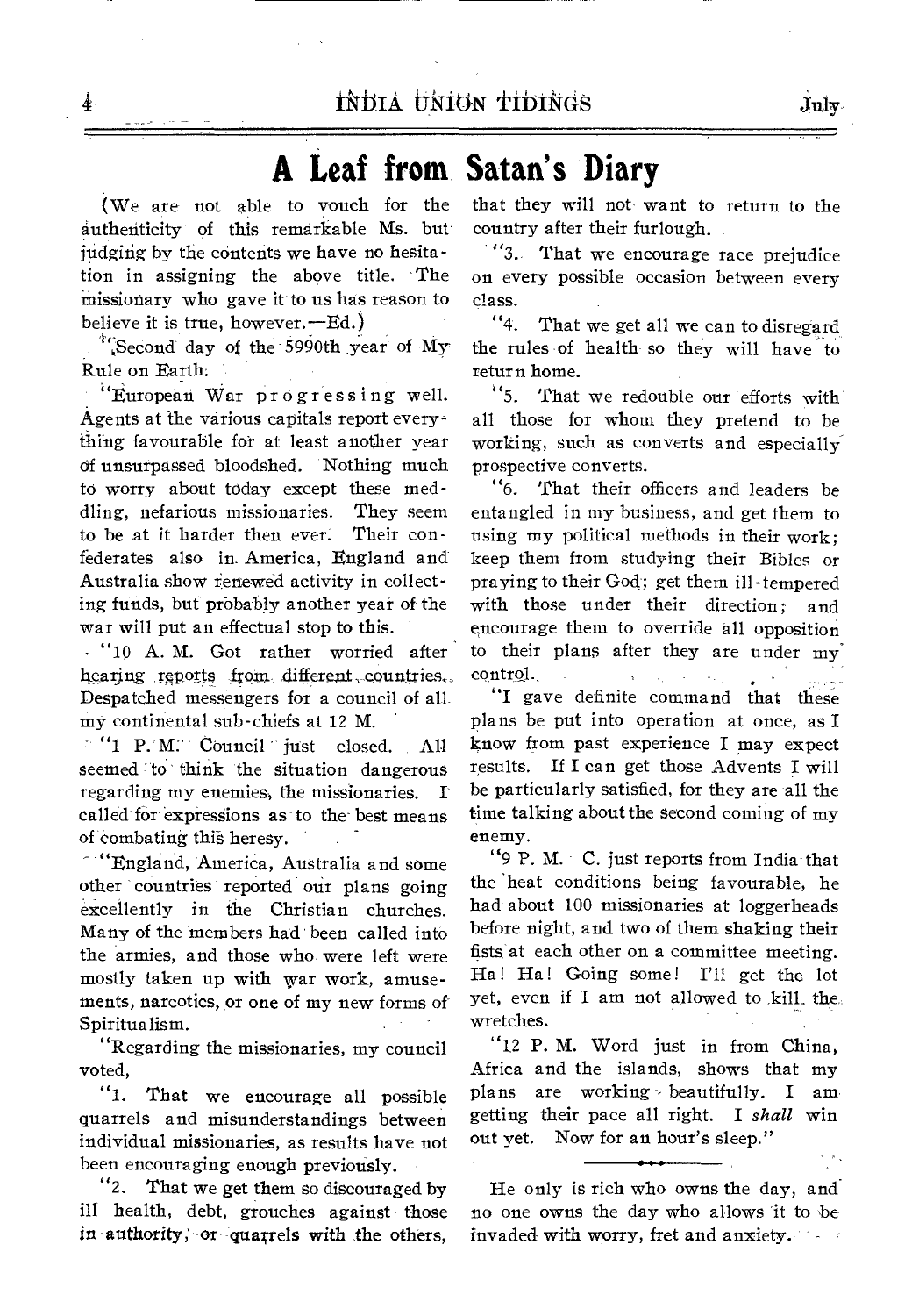## **Saved His Crops Through Paying Tithe**

Several marked examples of the fulfilment of God's promises to those who obey Him have been related in our papers of late. Here is one clipped from a conference paper of the United States. May it strengthen our trust in the living God.

"That God cares for His own was demonstrated recently in Australia, as is shown by the following letter just received from a friend living in that country.

"Situated in the fertile southeastern portion of South Australia is a prosperous little place named Millicent. There we have a company of Sabbath-keepers at present in charge of Pastor C. P. Michaels and Brother Reginald Burns. Quite recently the district was visited by a •plague of caterpillars which destroyed acres of beautiful grain and grass crops. It seemed as if nothing would stop them. One man was the proud possessor of a particularly fine field of grass, soon to be cut for hay. The devastating pest bared his land as if it had been ploughed and harrowed. Right beside was *a* huge

field of oats belonging to one of the brethren who had lately come into the truth. Brother Norman watched the caterpillars, like Attila's hordes, pouring through the fence towards his crop. His workman who is not a Seventh-day Adventist, standing by, remarked quite seriously, 'You need not fear, they will not touch your oats, because you keep the commandments of God.' Surely enough, our Heavenly Father was true to his promise in Mal. 3: 11. On visiting there some days afterward, I saw the dead bodies of these devourers lying thick along the edge of the oats, as if the angel of God bad allowed them to come to the danger point, then 'breathed in the face of the foe as he passed,' and smitten them with death before they touched one blade. The bare acres on one side of the wire fence and the full waving heads of strong healthy oats on the other were an overwhelming evidence of the reality of God and His fidelity to His promises."

## **Soldiers' Literature Fund**

The following notice which appeared in the *Statesman* needs no explanation to patriotic missionaries or lay members. If you have not had the privilege of helping to entertain, the soldier boys in your home, here is one way to help entertain them at the front by providing good literature. There will probably be many who have copies of American or English periodicals that can be used in this way. (Be sure to follow directions). And there are others And there are others who will not have the papers but who have the money to help such an enterprise.

Any who desire to contribute money to a good cause will be given the chance through the opening of a Soldiers' Literature Fund which will be used in sending current copies

of *Signs of the Times* and other literature. Both in England and America large funds are being collected for this object and as we have the opportunity to help the troops in Mesopotamia let us not be slow in doing so.

All remittances should be sent by M. O. or registered letter to The Treasurer, I. U. Mission, 17 Abbott Road, Lucknow. Receipt of all money will be acknowledged in the TIDINGS.

"It is notified for general information that English magazines and illustrated journals for the use of the troops in Mesopotamia will be accepted free of postage at all head and sub post offices in India and Burma. No receipt or acknowledgment of any kind will be given and ordinary newspapers will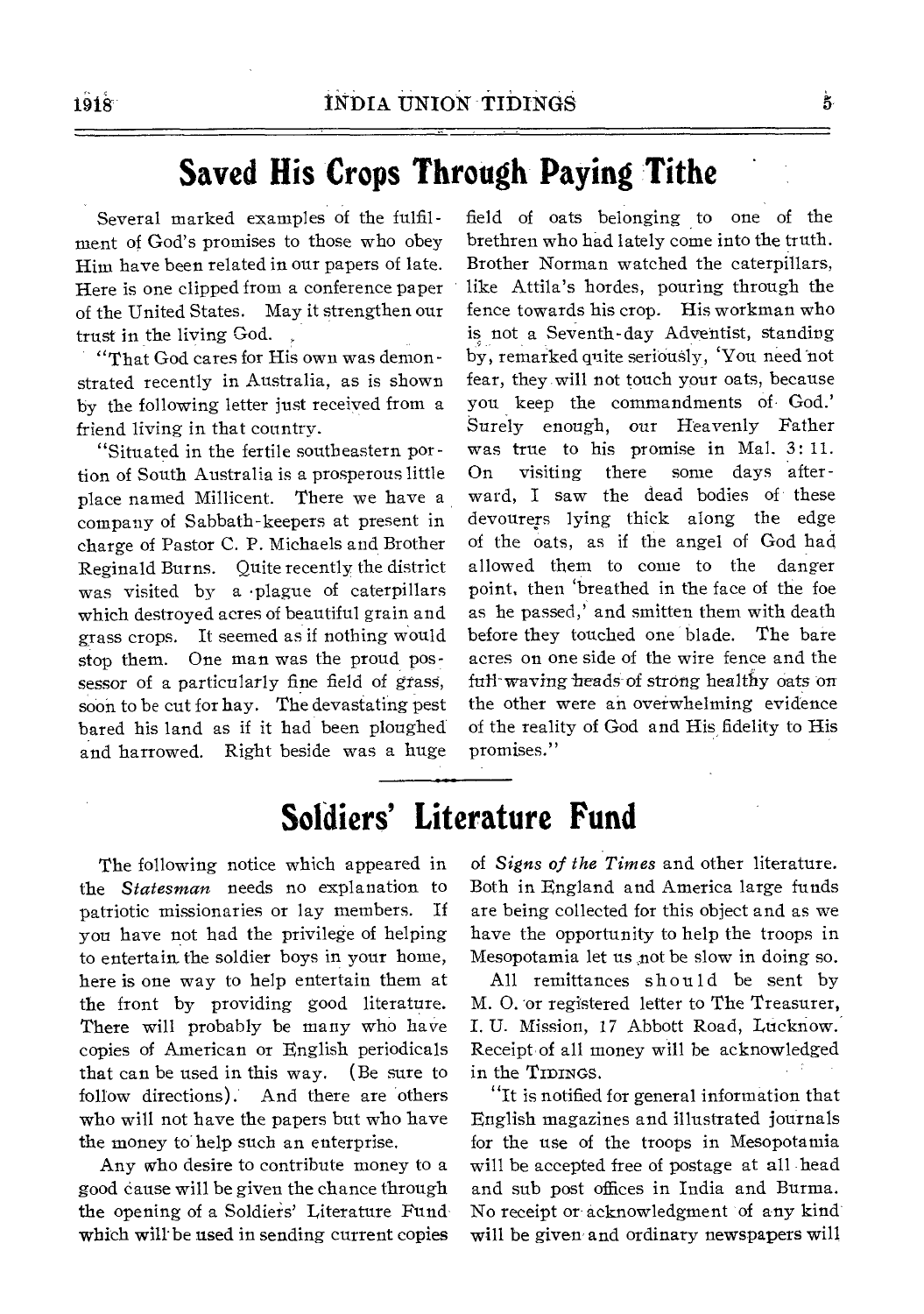not be accepted. The following are the conditions under which such magazines and journals will be accepted at post offices: —

(1) They must be in a reasonably clean condition and complete.

(2) They must not be more than one year old.

(3) They must not be wrapped up or packed in any way.

(4) They must not be addressed to any particular soldier or unit, and

(5) They must be handed in over the counter of a post office and not posted in a letter-box."

## **Concert at Annfield School**

They who attended the concert held at Annfield on June 26th will agree that much credit is due Miss Johnston and her helpers as well as the children. The programme consisted of songs, piano solos, recitations, piano duet, and an action song.

Of special interest to friends of the school were the school song, the recitation "Not so very big" by Mabel Hildreth, a wee tot who won the hearts of her audience by her sweet unaffected manner, and "Pierrette" as played by Miss Gertrude Edmundson, which was creditably executed.

An interval of fifteen minutes was announced, but judging from the way the time was lengthened, all enjoyed the homemade dainties served in the school parlour.

To appreciate the "Fan Song" given by six small girls one would need to see the quaint Queen Anne costumes so kindly lent by Miss Holland. For twentieth century children they vied well with the dames of ancient times in the use of the fan.

They who were present could testify to the interest of unmentioned items. All must have noticed as they stood to sing the National Anthem the effectiveness of the decorations for which credit is due to the young people for their assistance, and thanks to Woodstock School for their contribution of flags, *etc.—Mussoorie Times.* 

### **An Excellent Record**

"So shall my word be that goeth forth out of my mouth: it shall not return unto Me void, but it shall accomplish that which I please, and it shall prosper in the thing whereto I sent it."

The above text came to my mind very forcibly last month during a visit with Brother A. W. Stevens at Meiktila. Seeing the large amount of literature that he was sending out week by week, I asked him if he could give a rough report of the literature he had given out the last few years. I give below the report he gave: $-$ 

| 1912                     |  | $-1913$        |
|--------------------------|--|----------------|
| T <sub>roots</sub> 9,500 |  | Tracts 975     |
| Papers $2,611$           |  | Papers $4,397$ |

| 1914          |       | 1915                     |  |  |  |
|---------------|-------|--------------------------|--|--|--|
| Tracts        | - 700 | Tracts 1,400             |  |  |  |
| Papers 1,666  |       | Papers 25,404            |  |  |  |
| 1916          |       | 1917                     |  |  |  |
| Papers 15,222 |       | Papers $6, 200$          |  |  |  |
|               |       | Total Tracts 12,575      |  |  |  |
|               |       | $, \qquad$ Papers 55,500 |  |  |  |
|               |       |                          |  |  |  |

#### Grand total 68,075

This is how one brother is giving the Message to Burma. Let us all pray that Brother Stevens may be privileged to see souls saved in the kingdom of God as a direct result of this good work, and that many others will follow his example. W. CARROTT.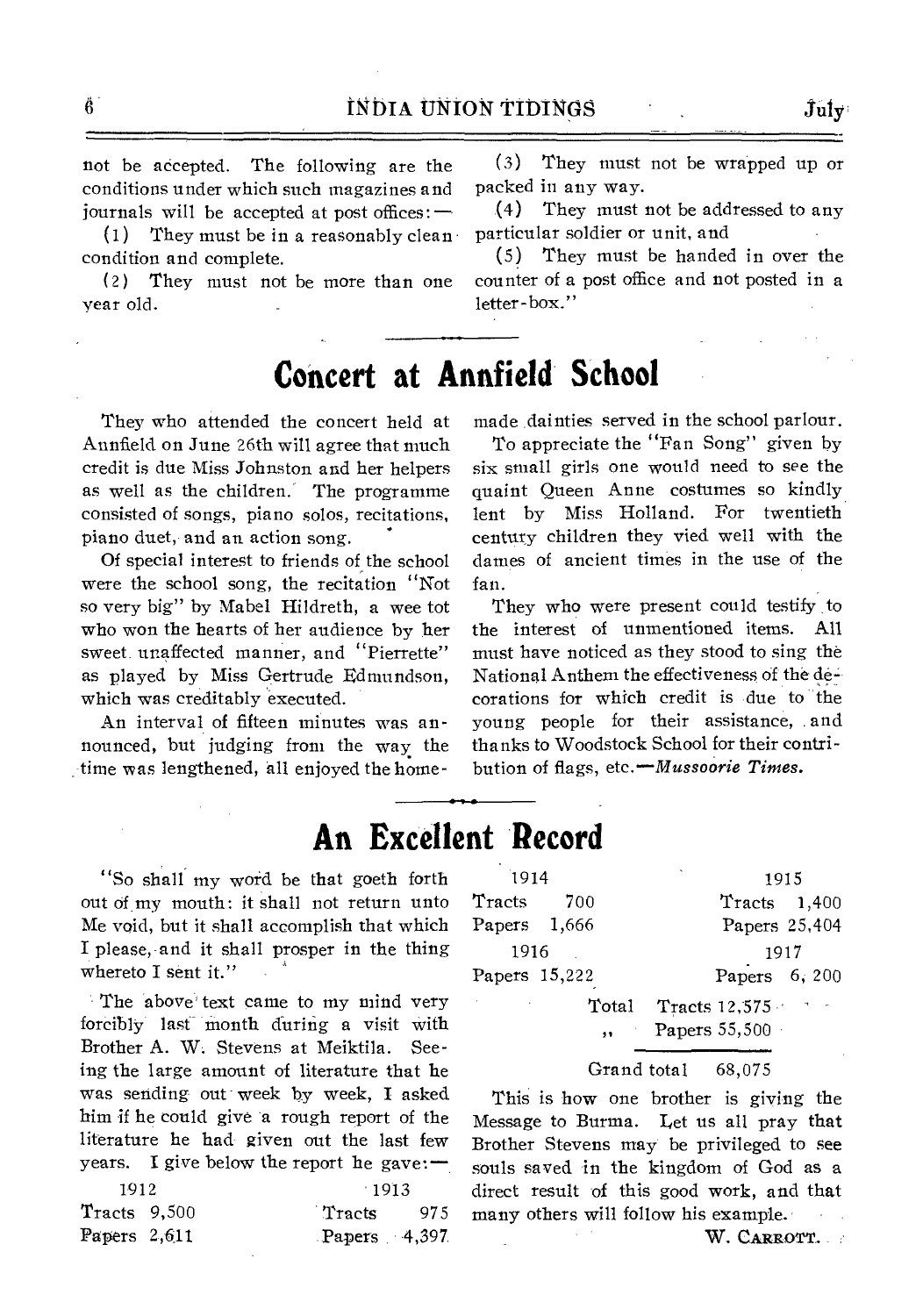|                                                                                         | Union          | Bengal | Bombay      | Burma       | North I. | South I. | Totals |
|-----------------------------------------------------------------------------------------|----------------|--------|-------------|-------------|----------|----------|--------|
| European labourers :-                                                                   |                |        |             |             |          |          |        |
| Ordained ministers                                                                      | ន              | 2      | 3           | 2           | 2        | 2        | 14     |
| Licensed ministers                                                                      | 5              | 3      |             | 3           | 5        | Ω        | 17     |
| Licensed missionaries (men)                                                             | 5              |        | T.          | З           | 1        | 3        | 14     |
| (married women)<br>$\overline{\mathbf{r}}$<br>$, \,$                                    | 14             | 5      | 4           | 7           | 8        | 5        | 43     |
| (unmarried<br>$"$ )<br>$\ddot{\phantom{1}}$<br>$\bullet$                                | $\overline{2}$ |        |             |             |          |          | 4      |
| Teachers (not incl. above)                                                              | 2              |        |             |             |          |          | 3      |
| Canvassers<br>$\cdot$<br>$\ddot{\phantom{a}}$<br>$, \, \cdot$                           |                |        |             |             |          |          | 0      |
| Other labourers                                                                         |                |        |             |             |          |          | 1      |
| Total European labourers                                                                | 31             | $-12$  | g           | 16          | 18       | 10       | 96     |
| Indian labourers :-                                                                     |                |        |             |             |          |          |        |
| Ordained ministers                                                                      |                | 1      |             |             |          | 1        | 2      |
| Licensed ministers                                                                      |                |        |             | 2           |          | 2        | 4      |
| Licensed missionaries (men)                                                             |                |        |             | $\mathbf 2$ | 4        |          | 6      |
| (women)<br>٠,<br>$\ddot{\phantom{1}}$                                                   |                |        |             | 8           |          |          | 8      |
| Teachers (not incl. above)                                                              |                | 11     |             |             | 8        | $-17$    | 37     |
| Canvassers<br>$\ddot{\mathbf{r}}$<br>$\overline{\mathbf{1}}$<br>$\overline{\mathbf{1}}$ |                | 4      | 3           |             | 3        | 20       | 30     |
| Other labourers                                                                         | $*25$          | 8      | 8           |             | 6        | 5        | 53     |
| Total Indian labourers                                                                  | 25             | 24     | 12          | 13          | 21       | 45       | 140    |
| Total Eur. and Ind. labourers                                                           | 56             | 36     | 21          | 29          | 39       | 55       | 236    |
| No. churches                                                                            |                |        | $\mathbf 3$ | 2           | 4        |          | 19     |
| Membership                                                                              |                | 210    | 47          | 126         | 122      | 147      | 652    |

#### **Statistical Report**

OF THE INDIA UNION MISSION FOR FIRST QUARTER, 1918.

\*Press employees, including Hindus and Mohaminedans.

Membership 11<br>btal membership 11 and 137

Alblabourers under the direct control of the Union Mission are enumerated in the Union column.

No. companies 2 2

Potal membership 210 137 122 663<br>No. added by baptism 27 4 4 35 No. added by baptism 27 4 35<br>No. added by vote 25 10 No. added by vote 7 3 10 Unbaptized adherents 70 4 38 15 233 360

#### **Why Dey Call 'Em Tracks**

A minister once gave a little tract to a negro, and some time after asked him what he thought of it. "0 Massa," said he, "it do me good. I never knew before why dey call 'em tracks, but when I read dat little book it track me dis way, and it track me dat way; it track me all day, and it track me all night. When I go out in de barn, it track me dare; when I go out in de woods, it track me dare; when I come in de house, it track me dare; it track me everywhere I go. Den I know why dey call 'em tracks." He became a sincere Christian. Thus the silent messengers-"the speaking leaves"—That our Pocket Leaguers are scattering everywhere, every day, are following, the people, pressing home the message for the *hour."—Selected* 

4

11

ELIZABETH STUART PHELPS. has somewhere said that the sharpest corners in life have to be turned'alone. Crises that arise within the soul itself are essentially solitary crises. No one of us can pull another 'through a secret spiritual conflict. The only one who can get close enough to help at such a time is God.